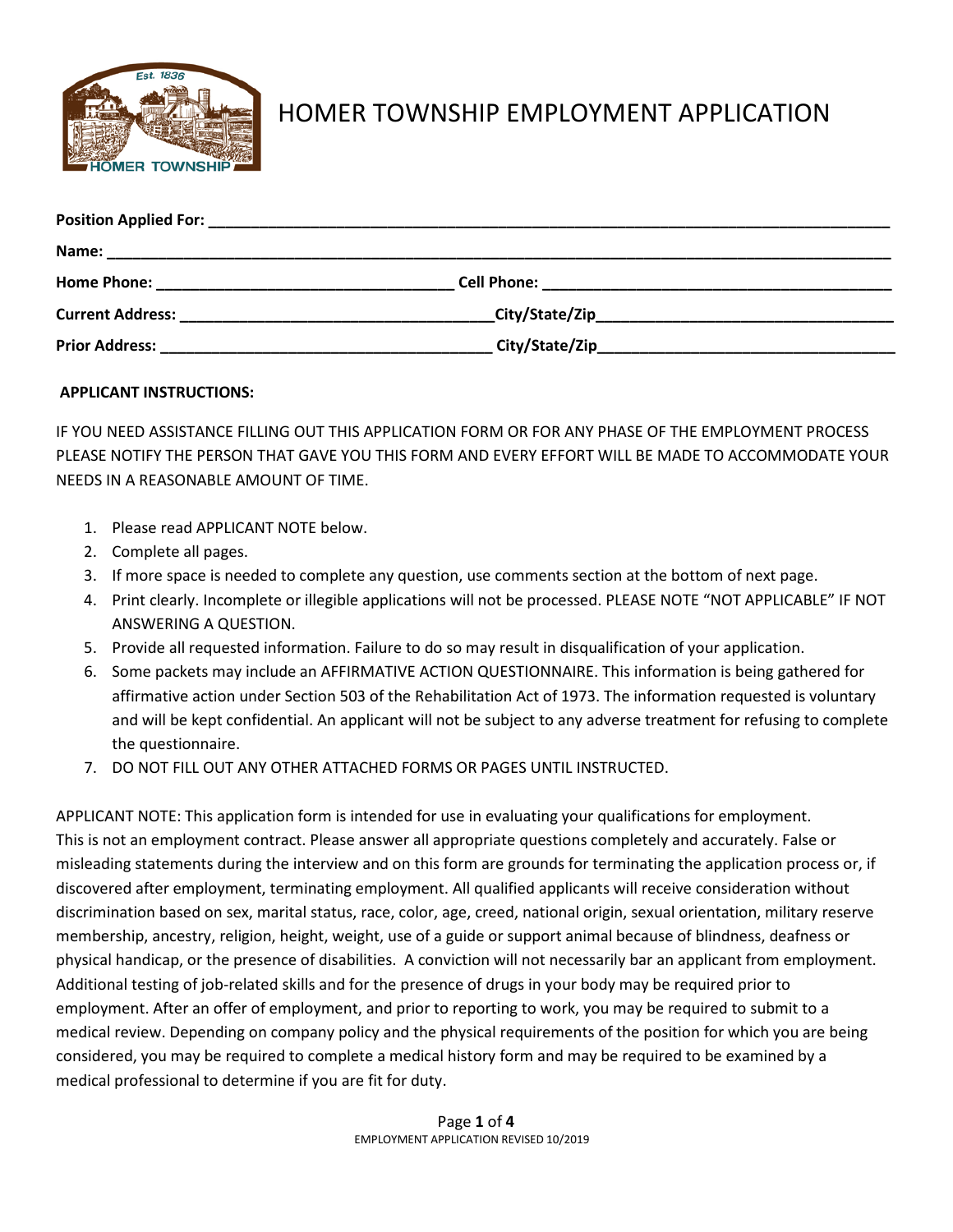|                           | What type of employment are you seeking: Full time______ Part time______ Temporary______ Re-hire______                                                                                                                                                                                                                            |  |  |
|---------------------------|-----------------------------------------------------------------------------------------------------------------------------------------------------------------------------------------------------------------------------------------------------------------------------------------------------------------------------------|--|--|
|                           | For which schedules are you available (check all that apply): * Weekdays______ Weekends_______ Evenings______                                                                                                                                                                                                                     |  |  |
|                           | Nights________ Overtime_______                                                                                                                                                                                                                                                                                                    |  |  |
|                           | *Reasonable efforts will be made to accommodate sincerely held moral and ethical beliefs, (WI) religious beliefs and                                                                                                                                                                                                              |  |  |
|                           | practices (All other States).                                                                                                                                                                                                                                                                                                     |  |  |
| <b>JOB RELATED SKILLS</b> |                                                                                                                                                                                                                                                                                                                                   |  |  |
|                           | NOTE: Do not fill out any part of this section you believe to be non-job related.                                                                                                                                                                                                                                                 |  |  |
|                           | If the job requires, do you have the appropriate valid driver's license? Yes_____ No_____                                                                                                                                                                                                                                         |  |  |
|                           | Please list any other skills, licenses or certificates that may be job - related or that you feel would be of value to this                                                                                                                                                                                                       |  |  |
|                           |                                                                                                                                                                                                                                                                                                                                   |  |  |
|                           | Have you been provided a job description or had essential functions of the job explained to you? Yes______ No_____                                                                                                                                                                                                                |  |  |
|                           | Do you understand these essential functions? Yes______ No_____                                                                                                                                                                                                                                                                    |  |  |
|                           | After carefully reviewing the job description and physical requirements of the job for which you are applying, are you<br>able to perform the essential functions of the job with or without reasonable accommodations? Yes_____ No_____<br>Have you used any names other than given above? Yes______ No______ If so please list: |  |  |
|                           |                                                                                                                                                                                                                                                                                                                                   |  |  |

## **PREVIOUS EMPLOYERS**

**PLEASE NOTE: Your application will not be considered unless every question in this section is answered. Since we will make every effort to contact previous employers, the** *correct telephone numbers of past employers are critical.* 

Ask for a phone book or call information if necessary. FOR EMPLOYERS OUTSIDE THE U.S.A. CURRENT FAX NUMBER IS MANDATORY.

#### **Most recent employer**

|                                    | Are you currently working for this employer? Yes ______ No ______ If yes, may we contact? Yes ______ No _____                                                                                                                  |                                                      |
|------------------------------------|--------------------------------------------------------------------------------------------------------------------------------------------------------------------------------------------------------------------------------|------------------------------------------------------|
|                                    |                                                                                                                                                                                                                                | $\mathsf{Fax}\ (\_\_\_\_\_)\ \_\_\_\_\_\_\_\_\_\_\_$ |
|                                    |                                                                                                                                                                                                                                | State <b>State</b>                                   |
|                                    |                                                                                                                                                                                                                                |                                                      |
|                                    | Supervisor's Name and the state of the state of the state of the state of the state of the state of the state of the state of the state of the state of the state of the state of the state of the state of the state of the s |                                                      |
| <b>Duties Duties Contract 2006</b> |                                                                                                                                                                                                                                | Reason for leaving <b>Exercise 2018</b>              |
|                                    |                                                                                                                                                                                                                                |                                                      |

| Second most recent employer |                                        |  |
|-----------------------------|----------------------------------------|--|
| Phone (                     | Fax (                                  |  |
|                             | Page 2 of 4                            |  |
|                             | EMPLOYMENT APPLICATION REVISED 10/2019 |  |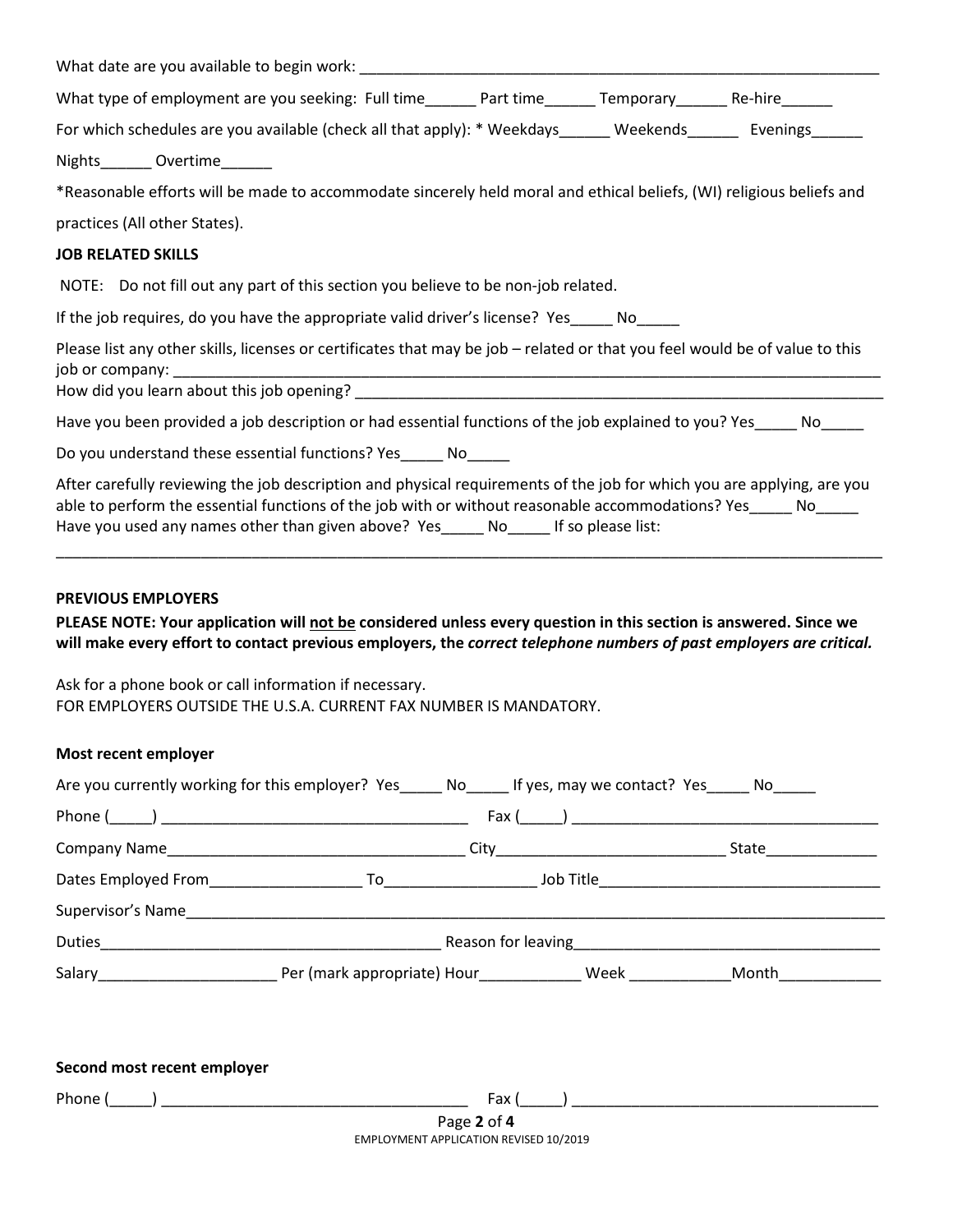| Third most recent employer |                                                                                                                       |  |                          |  |  |  |  |
|----------------------------|-----------------------------------------------------------------------------------------------------------------------|--|--------------------------|--|--|--|--|
|                            |                                                                                                                       |  |                          |  |  |  |  |
|                            |                                                                                                                       |  |                          |  |  |  |  |
|                            |                                                                                                                       |  |                          |  |  |  |  |
|                            |                                                                                                                       |  |                          |  |  |  |  |
|                            |                                                                                                                       |  |                          |  |  |  |  |
|                            |                                                                                                                       |  |                          |  |  |  |  |
|                            | REFERENCES Include only individuals familiar with your work ability. Do not include relatives or names of supervisors |  |                          |  |  |  |  |
| listed above.              |                                                                                                                       |  |                          |  |  |  |  |
| <b>NAME</b>                | <b>ADDRESS/PHONE</b>                                                                                                  |  | YEARS KNOWN/RELATIONSHIP |  |  |  |  |
|                            |                                                                                                                       |  |                          |  |  |  |  |
|                            |                                                                                                                       |  |                          |  |  |  |  |
|                            |                                                                                                                       |  |                          |  |  |  |  |
| <b>EDUCATION</b>           |                                                                                                                       |  |                          |  |  |  |  |
|                            | NOTE: Do not fill out this section you believe to be non-job related.                                                 |  |                          |  |  |  |  |

| Please circle highest grade completed. 7, 8, 9, 10, 11, 12, 13, 14, 15, 16, 16+ |  |  |  |  |
|---------------------------------------------------------------------------------|--|--|--|--|
|                                                                                 |  |  |  |  |

If your school records are under a different name than listed on page 1, please enter that

Name: \_\_\_\_\_\_\_\_\_\_\_\_\_\_\_\_\_\_\_\_\_\_\_\_\_\_\_\_\_\_\_\_\_\_\_\_\_\_\_\_\_\_\_\_\_\_\_\_\_\_\_\_\_\_\_\_\_\_\_\_\_\_\_\_\_\_\_\_\_\_\_\_\_\_\_\_\_\_\_\_\_\_\_\_\_\_\_\_\_\_\_

|                    | <b>CITY/STATE</b> | <b>GRADUATED?</b> | <b>DEGREE?</b> |
|--------------------|-------------------|-------------------|----------------|
| <b>High School</b> |                   |                   |                |
| College            |                   |                   |                |
| Other              |                   |                   |                |

## **APPLICANT'S CERTIFICATION AND AGREEMENT**